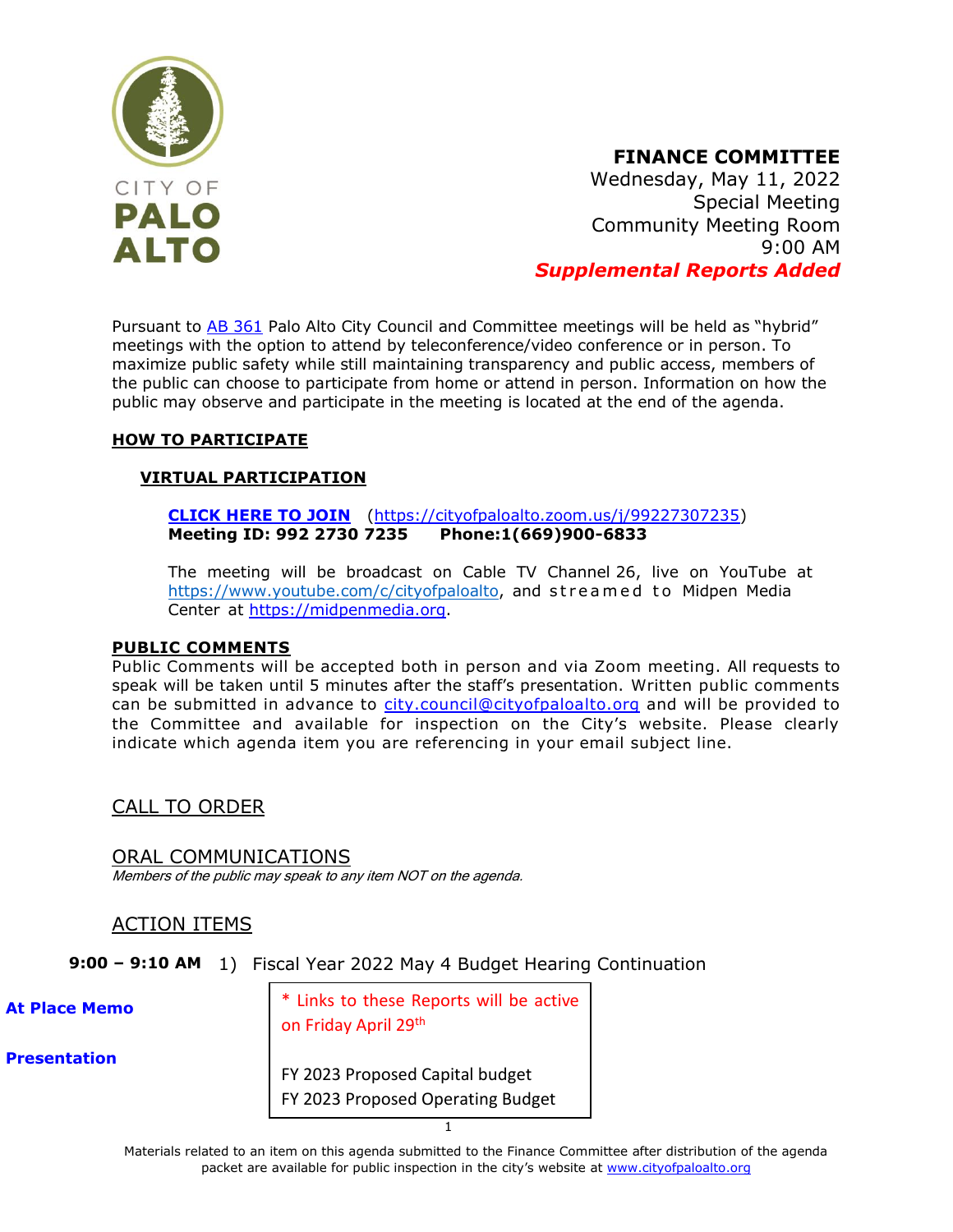|                             | 9:10 - 11:00 AM 2) Community and Library Services           |                       |
|-----------------------------|-------------------------------------------------------------|-----------------------|
| <b>Presentation</b>         | a) Community Services                                       | $0: 261 - 276$        |
|                             | b) Library                                                  | $0: 243 - 252$        |
|                             | 11:00 - 12:00 PM 3) Planning and Transportation             |                       |
| <b>Presentation</b>         | a) Planning and Development Services                        | $0: 261 - 276$        |
|                             | b) Office of Transportation                                 | $0: 157 - 166$        |
|                             | i) Parking Special Revenue Funds                            | $0: 89-102$           |
| 12:00 - 2:00 PM LUNCH BREAK |                                                             |                       |
| <b>Presentation</b>         | 2:00 - 2:30 PM 4) FY 2023 Proposed Municipal Fees & Charges | Late Packet<br>Report |
|                             | 2:30 - 4:00 PM 5) Infrastructure and Environment            |                       |
| <b>At Place Memo</b>        | a) Utilities: Operating                                     |                       |
|                             | i) Electric Fund                                            | $0: 355 - 370$        |
| <b>Presentation</b>         | ii) Fiber Optics Fund                                       | 0: 371-378            |
|                             | iii) Gas Fund                                               | 0: 379-392            |
|                             | iv) Wastewater Collection Fund                              | 0: 393-402            |
|                             | v) Water Fund                                               | $0: 403 - 416$        |
|                             | b) Public Works: Operating                                  |                       |
|                             | General Fund<br>i)                                          | $0: 295 - 304$        |
|                             | ii) Airport Fund                                            | $0: 305 - 314$        |
|                             | iii) Refuse Fund                                            | $0: 315 - 324$        |
|                             | iv) Stormwater Management Fund                              | 0: 325-334            |
|                             | v) Vehicle Replacement Fund                                 | 0: 335-340            |
|                             | vi) Wastewater Treatment Fund                               | $0: 341 - 348$        |
| $4:00 - 5:00$ PM            | 6) Citywide Internal Support and Administration             |                       |
| <b>Presentation</b>         | c) Information Technology                                   | $0: 231 - 242$        |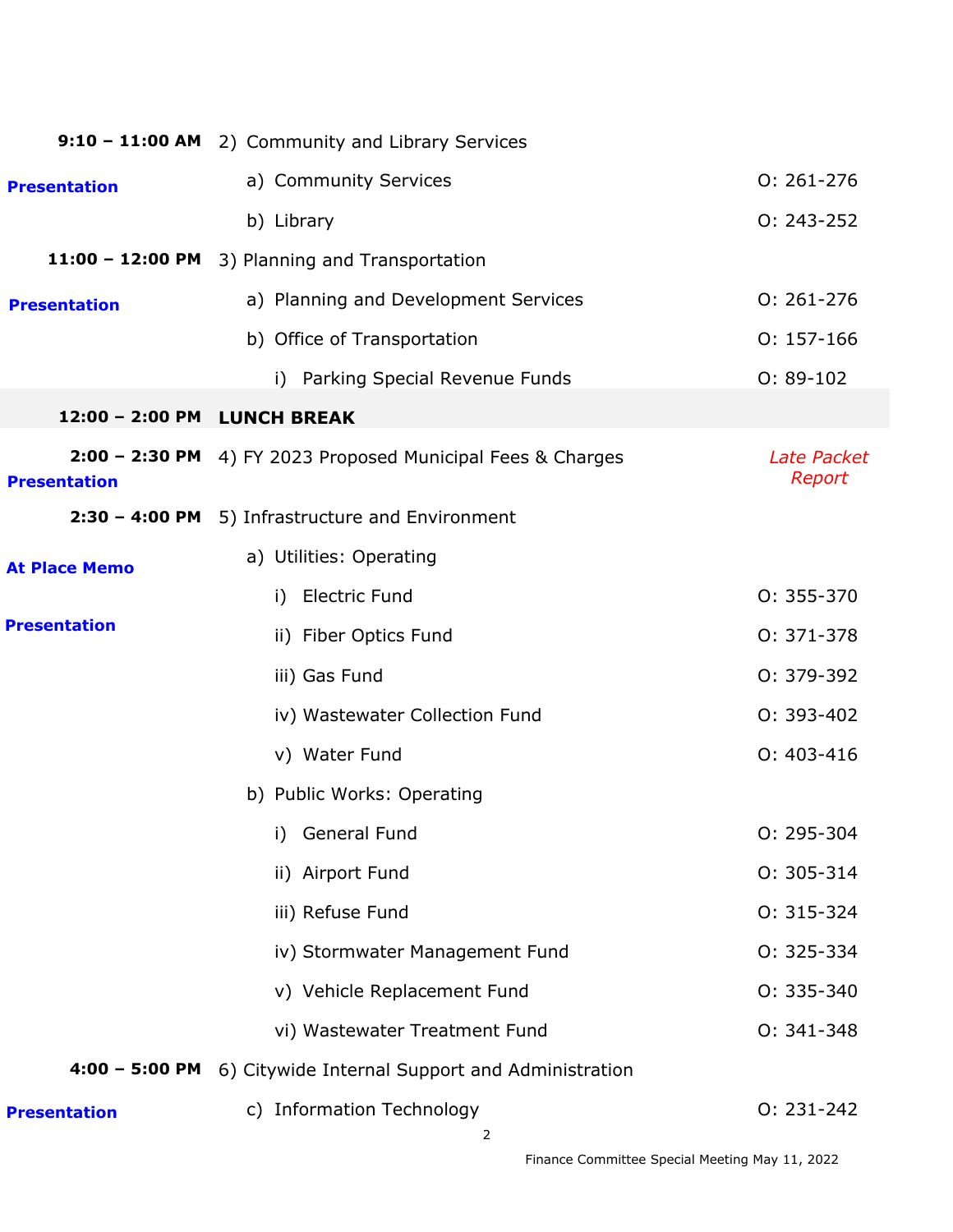|    | d) Administrative Services (including Printing & Mailing<br>Fund) | $0: 167-182$   |
|----|-------------------------------------------------------------------|----------------|
|    | e) Human Resources                                                | $0: 211 - 220$ |
|    | f) City Attorney's Office                                         | $0: 115-122$   |
|    | g) City Auditor's Office                                          | $0: 123 - 130$ |
|    | h) City Clerk's Office                                            | $0:131-140$    |
| i) | City Manager's Office                                             | $0: 145 - 156$ |
|    | j) City Council                                                   | $0:141-144$    |
|    | k) Non-Departmental Funds                                         | $0: 417 - 424$ |
|    | i) General Benefits Fund                                          | $0: 427 - 432$ |
|    | ii) Workers Compensation Fund                                     | $0: 225 - 230$ |
|    | iii) General Liabilities Insurance Program                        | $0: 221 - 224$ |
|    | iv) Retiree Health Benefit Fund                                   | $0: 433 - 436$ |
|    | v) Debt Service Fund                                              | $0: 105 - 112$ |

### FUTURE MEETINGS AND AGENDAS

## ADJOURNMENT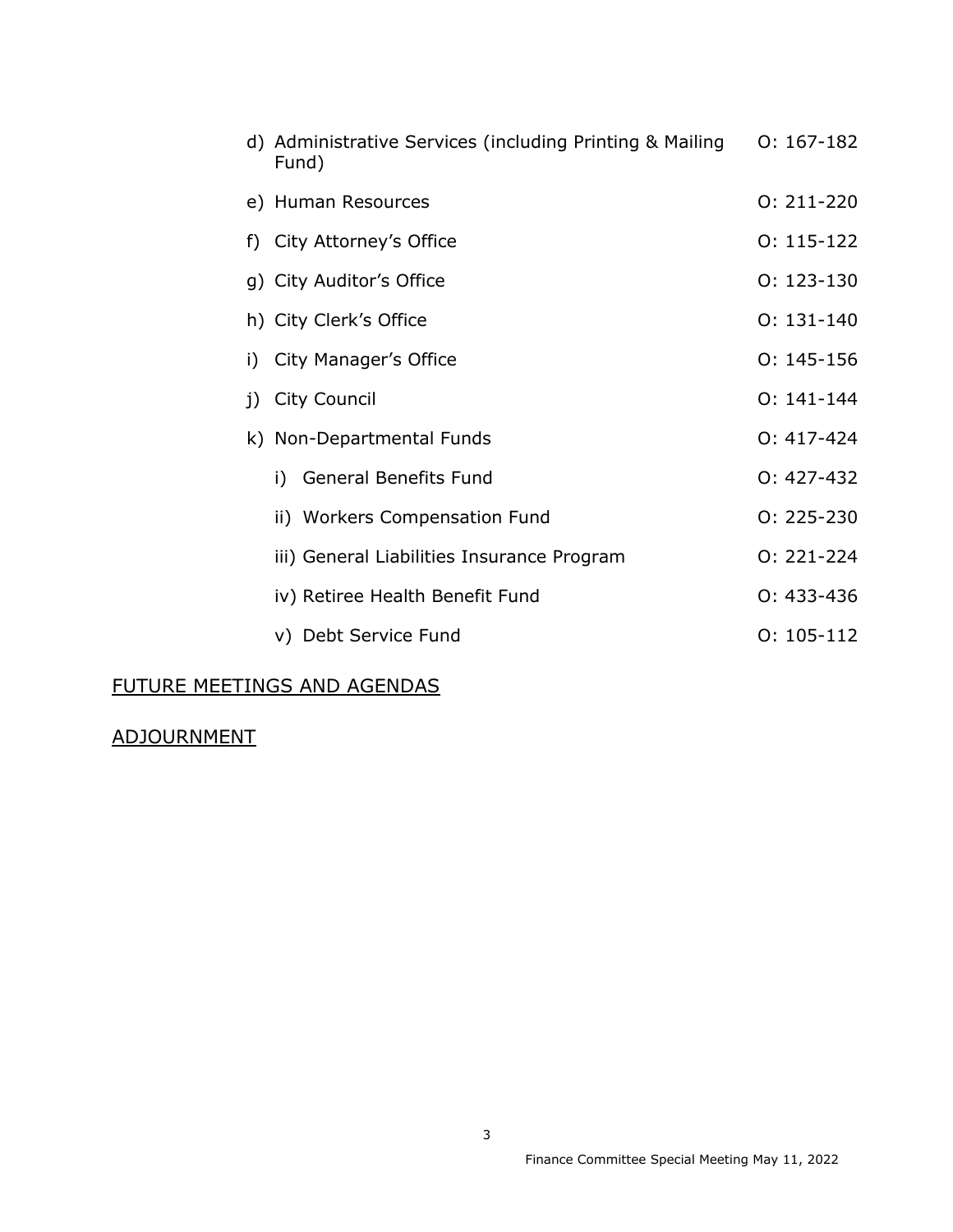#### PUBLIC COMMENT INSTRUCTIONS

Members of the Public may provide public comments to hybrid meetings via email, in person, teleconference, or by phone.

- 1. **Written public comments** may be submitted by email to [city.council@cityofpaloalto.org.](mailto:city.council@cityofpaloalto.org)
- 2. **In person public comments** please complete a speaker request card located on the table at the entrance to the Council Chambers, and deliver it to the City Clerk prior to discussion of the item.
- 3. **Spoken public comments using a computer or smart phone** will be accepted through the teleconference meeting. To address the Council, click on the link below to access a Zoom-based meeting. Please read the following instructions carefully.
	- You may download the Zoom client or connect to the meeting in- browser. If using your browser, make sure you are using a current, up-to-date browser: Chrome 30+, Firefox 27+, Microsoft Edge 12+, Safari 7+. Certain functionality may be disabled in older browsers including Internet Explorer. Or download the Zoom application onto your phone from the Apple App Store or Google Play Store and enter the Meeting ID below
	- You may be asked to enter an email address and name. We request that you identify yourself by name as this will be visible online and will be used to notify you that it is your turn to speak.
	- When you wish to speak on an Agenda Item, click on "raise hand." The Clerk will activate and unmute speakers in turn. Speakers will be notified shortly before they are called to speak.
	- When called, please limit your remarks to the time limit allotted.
	- A timer will be shown on the computer to help keep track of your comments.
- 4. **Spoken public comments using a phone** use the telephone number listed below. When you wish to speak on an agenda item hit \*9 on your phone so we know that you wish to speak. You will be asked to provide your first and last name before addressing the Council. You will be advised how long you have to speak. When called please limit your remarks to the agenda item and time limit allotted.

#### **[Click to Join](https://cityofpaloalto.zoom.us/j/99227307235) Zoom Meeting ID: 992-2730-7235 Phone: 1(669)900-6833**

#### AMERICANS WITH DISABILITY ACT (ADA)

Persons with disabilities who require auxiliary aids or services in using City facilities, services or programs or who would like information on the City's compliance with the Americans with Disabilities Act (ADA) of 1990, may contact (650) 329-2550 (Voice) 48 hours or more in advance.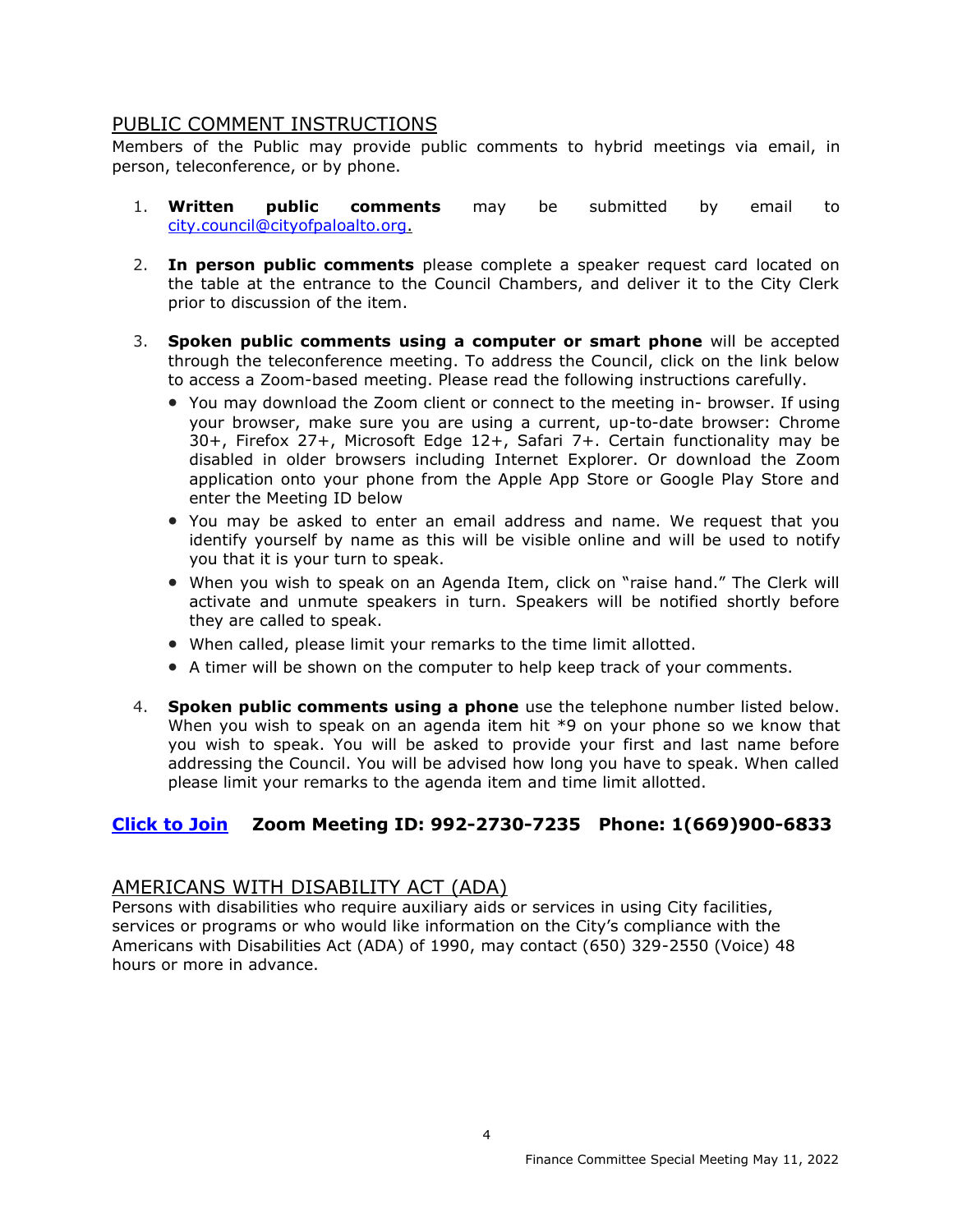<span id="page-4-0"></span>

# **City of Palo Alto (ID # 14111) Finance Committee Staff Report**

**Meeting Date: 5/11/2022 Report Type: Action Items**

**Title: Review and Recommendations to Council on Fiscal Year 2023 Proposed Municipal Fee Schedule Amendments, for Incorporation in the FY 2023 Budget**

**From: City Manager**

### **Lead Department: Administrative Services**

#### **Recommendation**

Staff recommends that the Finance Committee review amendments to the Municipal Fee Schedule for Fiscal Year 2023 and make recommendations to Council for incorporation into the FY 2023 budget.

#### **Background**

The City charges fees for a variety of services provided, such as fees for room rentals, building inspection services, and photocopies. Many of these fees are limited by law to the City's cost to provide the relevant service. In these situations, the City documents the costs that support the fee. The City also charges fees in situations where the fees are not limited by the cost of providing service. For these types of fees, the City does not need to document costs. Where fees are not limited by cost of service, the City has wide discretion to set fees at the level it prefers and may consider factors such as local market conditions, policy considerations, and community needs. The Municipal Fee Schedule lists both types of fees. As part of the annual budget process, staff submit changes to the Municipal Fee Schedule for review, followed by final approval during City Council's budget adoption.

In FY 2013, staff completed a cost of services study for most departments. Results from that study set the standards used by departments to review and calculate the City's expenditures linked to a particular fee activity to determine the fee amount and cost recovery level. These expenditures represent the budgeted cost of staff time including salaries and benefits, related non-salary expenditures, department and citywide cost allocations to recuperate costs for department management oversight and internal support functions (e.g. purchasing, payroll, human resources).

In June 2019, Council adopted updates to the User Fee Cost Recovery Level Policy to include language clarifying certain types of fees are not subject to state laws limiting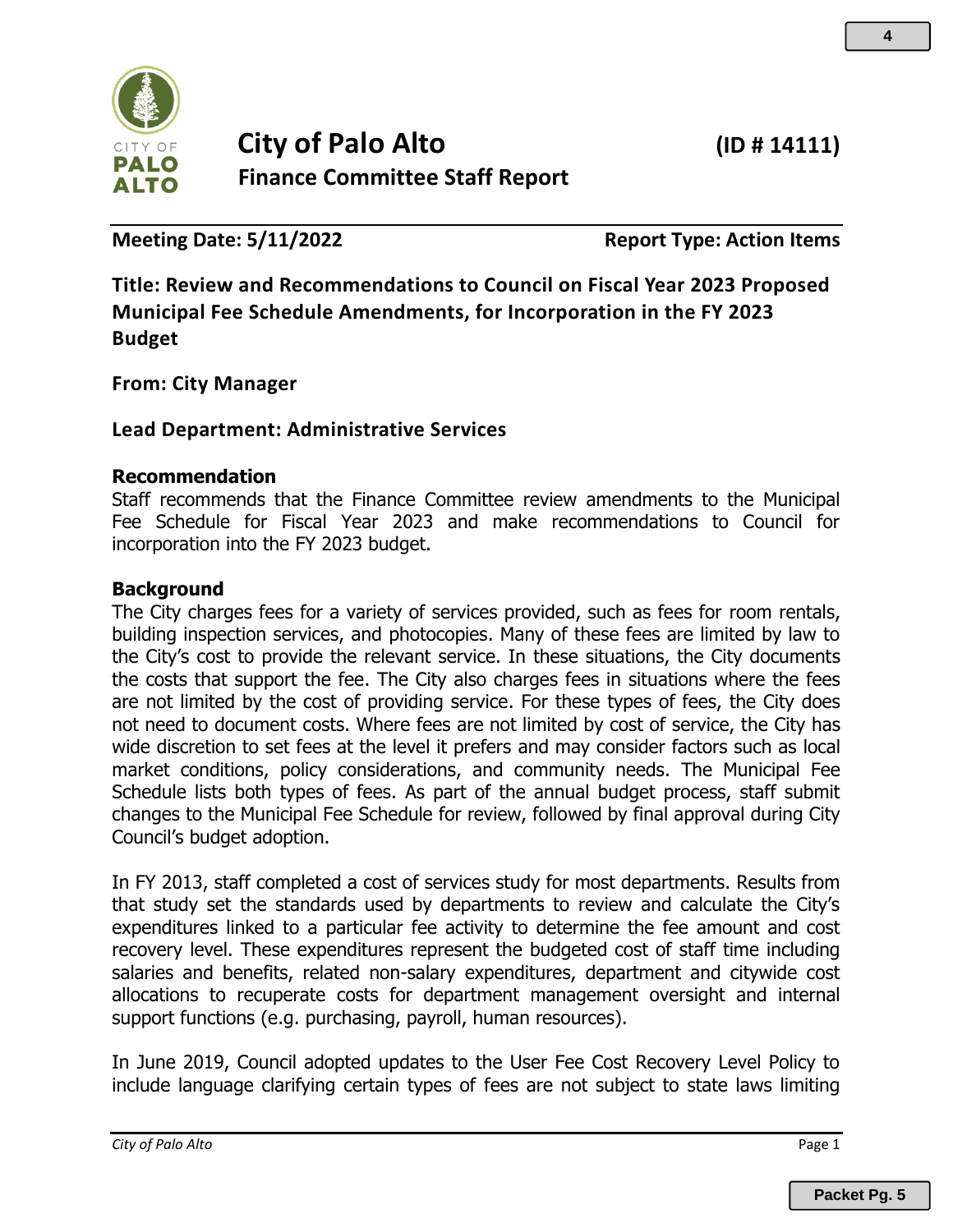fees to cost recovery to more accurately reflect the various types of services provided by the City for which fees may be collected [\(CMR 10419\)](https://www.cityofpaloalto.org/files/assets/public/agendas-minutes-reports/reports/city-manager-reports-cmrs/year-archive/2019/10419.pdf). Details of the policy are outlined in the chart below:

| <b>Cost Recovery</b><br>Level Group | <b>Cost Recovery</b><br>Percentage Range | <b>Policy Considerations</b>                                                                                                                                                                                                                                                                                                                                                                                                                          |
|-------------------------------------|------------------------------------------|-------------------------------------------------------------------------------------------------------------------------------------------------------------------------------------------------------------------------------------------------------------------------------------------------------------------------------------------------------------------------------------------------------------------------------------------------------|
| Low                                 | $0\% - 30\%$                             | . No intended relationship between the amount paid<br>and the benefit received<br>• Fee collection would not be cost effective and/or<br>would discourage compliance with regulatory<br>requirements<br>No intent to limit the use of the service<br>• Public at large benefits even if they are not the<br>direct users of the service<br>• Affordability of service to low-income residents<br>• The service is heavily supported through donations |
| Medium                              | 30.1% - 70%                              | • Services which promote healthy activities and<br>educational enrichment to the community<br>Services having factors associated with the low and<br>high cost recovery levels                                                                                                                                                                                                                                                                        |
| High                                | 70.1% - 100%*                            | Individual users or participants receive most or all of<br>the benefit of the service<br>• Other private or public sector alternatives provide<br>the service<br>• The use of the service is specifically discouraged<br>• The service is regulatory in nature<br>*Certain types of fees, such as fines, penalties and/or late charges, or any charge imposed for entrance to or use                                                                  |

of, as well as the purchase, rental, or lease of local government property, are not bound by state laws that limit to full cost recovery.

Since its adoption in FY 2015, the User Fee Cost Recovery Level Policy has served as a guide for departments to update fees by ensuring proper alignment with user cost recovery levels. To maintain this alignment, departments periodically conduct in-depth fee analyses or undergo fee studies. For example, in FY 2022, the Adopted Budget for the Planning and Development Services (PDS) Department includes funding to conduct a fee study. Results of this study are scheduled for consideration by the Finance Committee in May or June 2022. If the Finance Committee agrees with the recommendations in the separate PDS fee study, the changes will be incorporated into the adoption of the FY 2023 Budget, currently scheduled for June 20, 2022. If the changes are not approved in time for the FY 2023 Budget adoption, staff will return in FY 2023 to approve the results of the PDS fee study and adopt the recommended fee changes.

This annual report brings forward amendments to the Municipal Fee Schedule organized into three categories:

### $(1)$  New fees,

- (2) Deletion of existing fees, and
- (3)Changed fees to attain a cost recovery level consistent with other fees or based on a market study for similar services.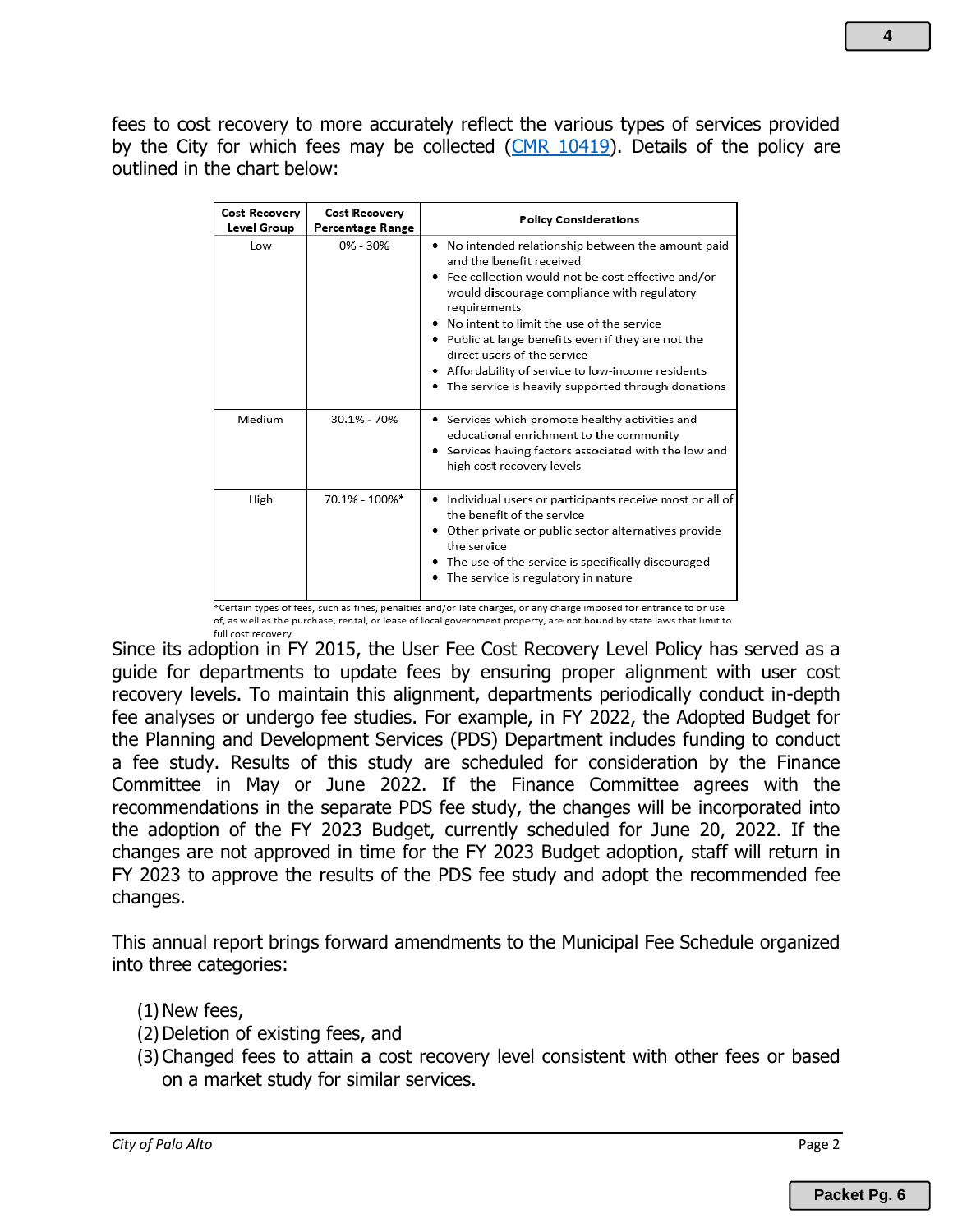#### **Discussion**

The development of the FY 2023 Municipal Fee Schedule reflects some department service realignments as most fees across the City have been updated to maintain cost recovery levels. The average increase of salaries and benefits from FY 2022 to FY 2023 was 4.6 percent, and this general rate of increase was applied to most fees to keep the fees within the current cost recovery levels. Only fees that were updated by a factor greater than 4.6 percent to attain a higher cost recovery level, or were adjusted based on a fee study or a market study, are further detailed in Attachment A. This report is meant to be a starting point for decisions on Municipal Fees. As the City strives to balance its General Fund budget for FY 2023, proposals with impacts on Municipal Fees will be identified. Necessary changes to the Municipal Fee Schedule resulting from those proposals will be discussed on May 11, 2022 as part of the budget hearings with the Finance Committee.

#### New Fees

As identified in Table 1 below, five (5) new fees are recommended to be added to the FY 2023 Municipal Fee Schedule: Public Works (two fees), Office of Transportation (two fees), and Community Services (one fee).

Public Works recommended additions:

- One fee for recycled water permit processing
- One fee for septic tank and portable toilet waste disposal permit processing

Office of Transportation recommended additions:

• Two fees for parking permit rates for Downtown and California Avenue garages (Council approved 11/1/2021, [CMR 11795\)](https://www.cityofpaloalto.org/files/assets/public/agendas-minutes-reports/agendas-minutes/city-council-agendas-minutes/2021/11-november/20211101pccs-amended.pdf)

Community Services recommended addition:

• One fee for zoo rental

#### **Table 1. New Fees for 2023**

| <b>Department</b>           | <b>Fee Title</b>                                                              | FY 2023 Proposed Fee | Cost<br><b>Recovery</b><br><b>Level</b> |
|-----------------------------|-------------------------------------------------------------------------------|----------------------|-----------------------------------------|
| <b>Public Works</b>         | Recycled Water Permit Processing                                              | \$50.00 per permit   | High                                    |
| <b>Public Works</b>         | Septic Tank & Portable Toilet Waste<br><b>Disposal Permit Processing</b>      | \$100.00 per permit  | High                                    |
| Office of<br>Transportation | All Downtown and SOFA Lots and Garages<br>Reduced-Price Annual Parking Permit | \$225.00 per year    | Medium                                  |
| Office of<br>Transportation | California Avenue Area All Garages and<br>Lots Reduced-Price Annual Parking   | $$162.50$ per year   | Medium                                  |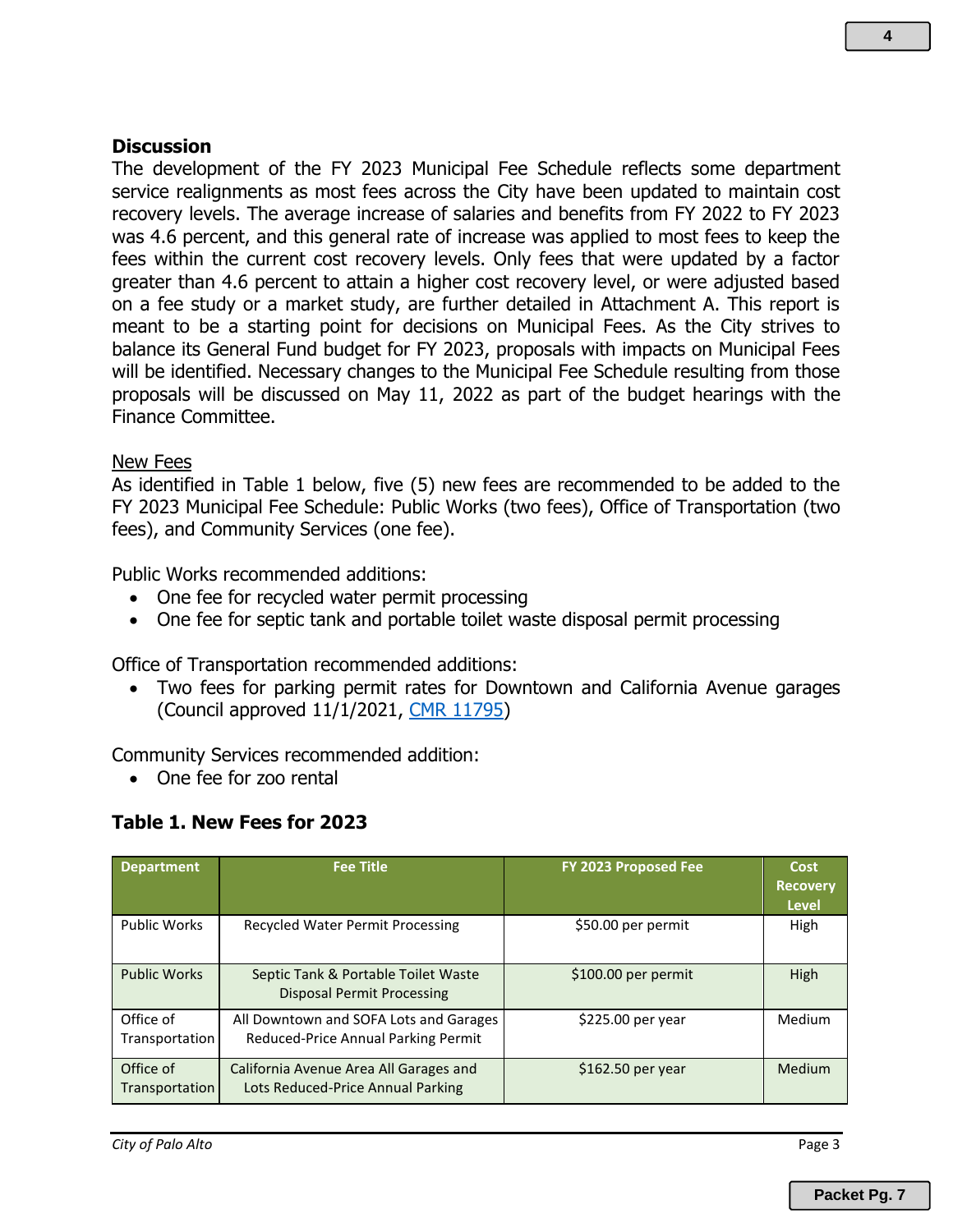|                              | Permit *     |                                                                |      |
|------------------------------|--------------|----------------------------------------------------------------|------|
| Community<br><b>Services</b> | Zoo Rental * | Resident: \$314.00 per hour<br>Non-Resident: \$471.00 per hour | High |

\* Fee not limited to cost recovery.

#### Deleted Fees

Three (3) fees are recommended to be deleted in the Fiscal Year 2023 Municipal Fee Schedule. The deleted fees are included in Community Services (one fee), Library (one fee) and Citywide (one fee). Each fee, and the justification for its deletion, is detailed in Table 2 below.

### **Table 2. Deletion of Fees for Fiscal Year 2023**

| <b>Department</b>            | <b>Fee Title</b>           | <b>Justification</b>                 |
|------------------------------|----------------------------|--------------------------------------|
| Community<br><b>Services</b> | Senior (w/card) - Golf Fee | Fee no longer active                 |
| Library                      | 3-D Printing               | Service not ready for implementation |
| Citywide                     | <b>Thumb Drive</b>         | Fee no longer active                 |

#### Changed Fees

295 fees are recommended for adjustments by a factor other than the 4.6 percent baseline salary and benefits adjustments in order to:

- (1)Attain a cost recovery level consistent with other fees;
- (2)Align with a market study; or
- (3)Modify the fee structure to align with current service delivery.

Of the 295 changed fees, 264 are Planning and Development Services (PDS) fees that will not be aligned per the 2019 User Fee Cost Recovery Level Policy due to a separate fee study which will be presented to the Finance Committee in a separate report in May or June 2022. If the Finance Committee agrees with the recommendations in the separate PDS fee study, the changes will be incorporated into the adoption of the FY 2023 Budget, currently scheduled for June 20, 2022. If the changes are not approved in time for the FY 2023 Budget adoption, staff will return in FY 2023 to approve the results of the PDS fee study and adopt the recommended fee changes.

The remaining 31 changed fees are recommended for adjustment as part of this report, and the changes are detailed in Attachment A. These fees are administered by the following departments: one in Administrative Services, six in Community Services, one in Fire, 11 in Office of Transportation, six in Planning and Development Services, and six in Public Works. Each fee is listed by name along with the Adopted FY 2022 rate, the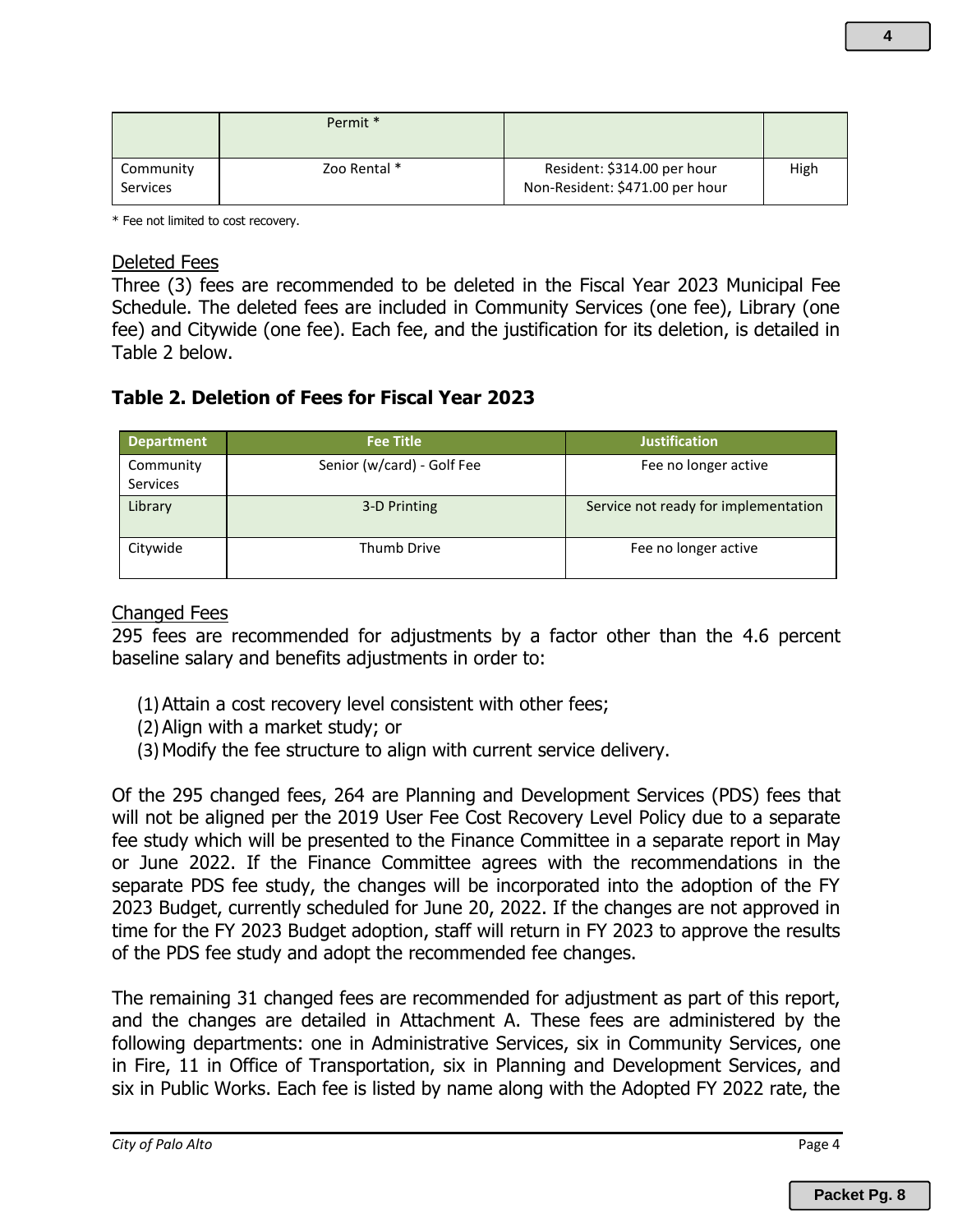Proposed FY 2023 rate, the percentage change, and the fee change justification.

#### Partner Agencies or Vendor Fees

The City may form partnerships to provide services it wishes to maintain but not provide directly using City staff. While the City no longer directly administers these services, the fees may still be included in the Municipal Fee Schedule. Changes to these fees are based on the contract terms, such as Community Services animal shelter fees, which were changed based on the market value for providing animal care services or held at the same level at the shelter operator's recommendation; Community Services golf course fees, which are adjusted to align with the upper and lower limits of the course's dynamic, demand-based pricing model. Since these fees are governed by the contract through which partner agencies or vendors provide the service, they are not discussed in Attachment A.

#### Parking In-Lieu fees

Palo Alto Municipal Code (PAMC) Chapter [16.57.030](https://codelibrary.amlegal.com/codes/paloalto/latest/paloalto_ca/0-0-0-74866) requires that the Parking In-Lieu Fee be recalculated when the City Council approves the construction of a public parking structure. Per the Municipal Code, the fee shall be adjusted at the time the construction contract is awarded to include actual costs to date, plus the projected construction cost, and authorized contingency. A second recalculation must occur after the project is completed, based on actual design and construction costs incurred. The recalculated fee may be higher or lower than the initial fee.

In December 2018, Council awarded a construction contract to Swinerton Builders [\(CMR](https://www.cityofpaloalto.org/files/assets/public/agendas-minutes-reports/reports/city-manager-reports-cmrs/year-archive/2018/id.-9688-350-sherman-ave-garage-construction.pdf?t=62452.05)  [9688\)](https://www.cityofpaloalto.org/files/assets/public/agendas-minutes-reports/reports/city-manager-reports-cmrs/year-archive/2018/id.-9688-350-sherman-ave-garage-construction.pdf?t=62452.05) for the California Avenue Parking Garage. The total project cost was calculated per PAMC [16.57.030](https://codelibrary.amlegal.com/codes/paloalto/latest/paloalto_ca/0-0-0-74866) and includes design costs plus additional services, the construction bid with authorized contingency, and all other staff and administrative costs incurred. This calculation was done and approved as part of the Fiscal Year 2020 budget development process [\(CMR 10225\)](https://www.cityofpaloalto.org/files/assets/public/agendas-minutes-reports/reports/city-manager-reports-cmrs/year-archive/2019/10225.pdf). The cost per parking space was calculated at \$106,171 for the Fiscal Year 2020 Adopted Municipal Fee Schedule.

The California Avenue Parking Garage was completed and opened in December 2020. Staff has completed all project close-out documents and recalculated the Parking In-Lieu Fee at \$105,811. After adding the appropriate construction cost indexes for the San Francisco Bay Area for Fiscal Year 2021 through Fiscal Year 2023, the revised fee is \$124,275. (Note: this compares to the Fiscal Year 2023 proposed fee of \$124,694, if the fee was not recalculated post-construction).

### Development Impact and In-Lieu Fees

In the Planning and Development Services Department, impact and in-lieu fees were increased by 8.05 percent to reflect the most recently published Construction Cost Index (CCI) for the San Francisco Bay Area, as calculated by the Engineering News Record. This is in accordance with Municipal Code 16.64.110. Since these fees are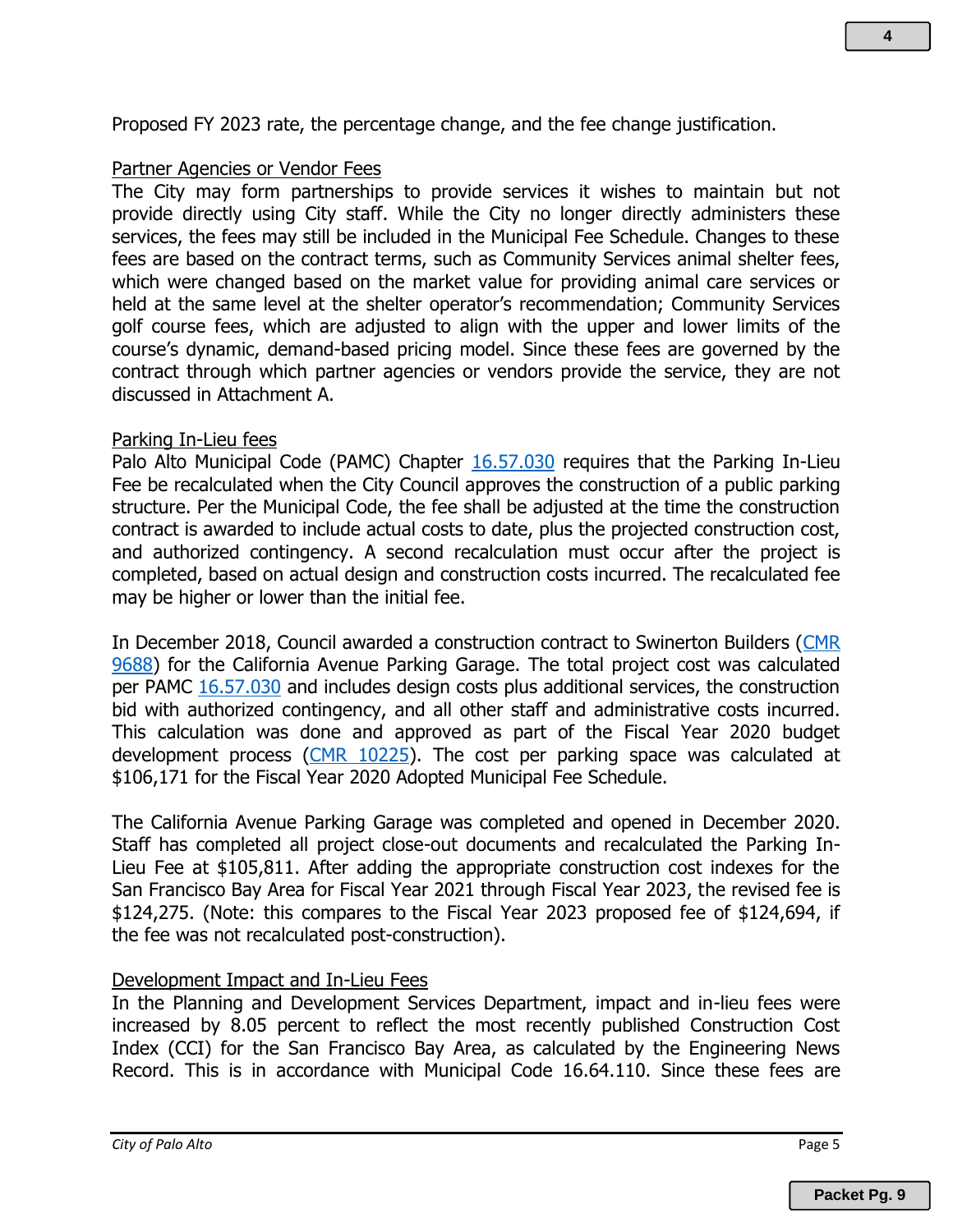governed by the applicable Municipal Code section, they are not discussed in Attachment A.

On April 12, 2021, Council approved the maximum recommended fee levels presented in a Park, Community Center, and Library Development Impact Fee Justification Study [\(CMR 12163\)](https://www.cityofpaloalto.org/files/assets/public/agendas-minutes-reports/reports/city-manager-reports-cmrs/current-year/2021/id-12163.pdf). The Community Services and Library Departments hired consulting firm DTA in April 2020 to perform a Parks, Community Center, and Library development impact fee nexus study to assess current fees and recommend increased fee levels. Prior to this study, baseline fee levels had not been evaluated in nearly 20 years. Council also directed staff, Finance Committee, and the Parks and Recreation Commission to review fee structures again in FY 2023 and determine the ongoing frequency at which these fee structures should be reevaluated. Revised fees are pending the Finance Committee recommendation to Council on May 3, 2022 to determine the appropriate methodology to update the fees in FY 2023 based on more recent information. Staff will return with updated fees when they are determined to include with the adoption of the FY 2023 Budget.

### **Resource Impacts**

There is no staff or funding resources required for this action. Fees being increased by the general rate of increase will result in associated revenue keeping up with increasing salary and benefits costs. Other fees are adjusted to match the cost of services given updated costs for supplies and/or services.

### **Policy Implications**

These recommendations are consistent with existing City policies. Where a fee or charge is subject to Proposition 26, the amount of the new or increased fee or charge is no more than necessary to cover the reasonable cost of the City service, and the manner in which those costs are allocated to a payer bears a fair and reasonable relationship to the payer's burden on, or benefits received from, the City service funded by the fee. Certain types of fees, such as fines, penalties and/or late charges, or charges imposed for entrance to or use of, as well as the purchase, rental, or lease of local government property, are expressly exempted from the requirements of Proposition 26 and are not required to be based on actual costs of providing service. Instead, these types of fees are more typically governed by local market rates, reasonableness, and potentially other policy factors. These types of fees can have rates that are higher than the full cost recovery level.

### **Stakeholder Engagement**

Staff has coordinated internally with budget and management staff in each department citywide to develop the recommendations in this report. Conversations with the City Council throughout May and June prior to the adoption of the FY 2023 Operating and Capital Budgets and Municipal Fee Schedule will allow for public participation in this annual process.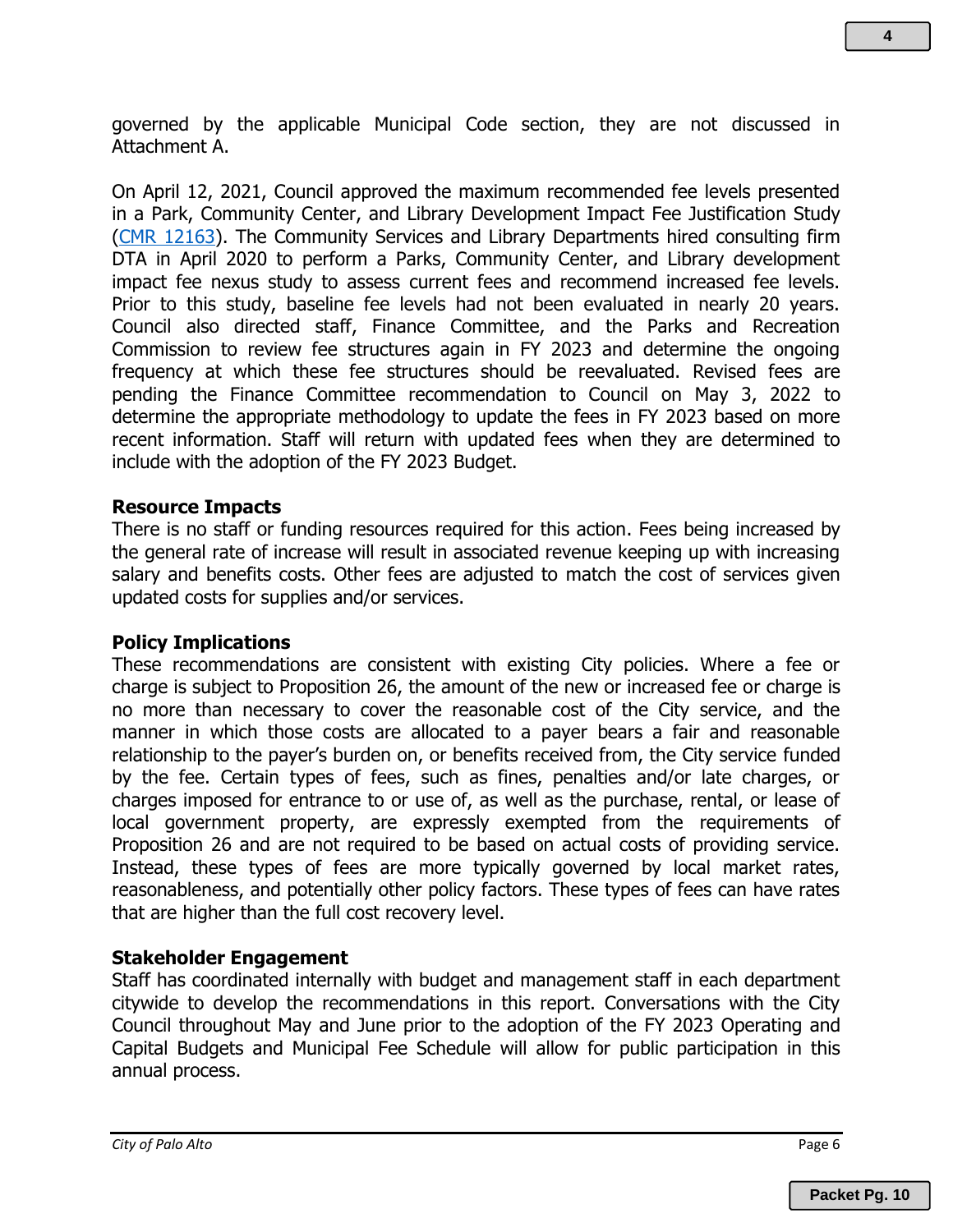#### **Environmental Review**

Adjustment to the Municipal Fee Schedule does not constitute a project as defined in Public Resource Code Section 21065 for the purpose of the California Environmental Quality Act.

### **Attachments:**

• Municipal Fee Schedule Amendments for FY 2023 Changed Fees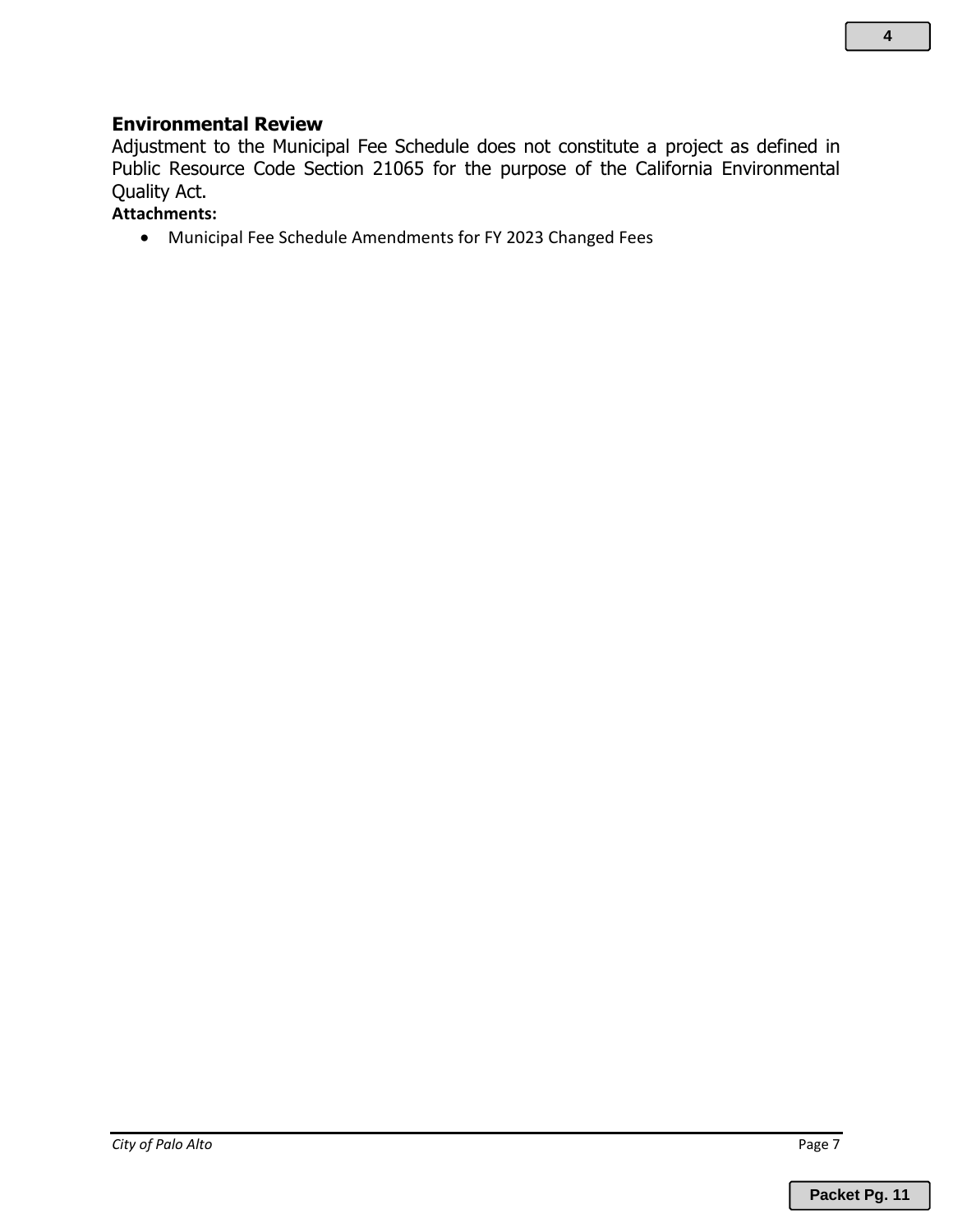#### **Administrative Services**

| <b>Fee Title</b>   | Y 2022 Adopted | FY 2023 Proposed | % Change | <b>Justification</b>                                |
|--------------------|----------------|------------------|----------|-----------------------------------------------------|
| <b>Budget Book</b> | \$35.00 each   | \$40.00 each     | 14.3%    | Fees aligned to cover minimum material and staffing |
|                    |                |                  |          | cost:                                               |

#### **Community Services Department**

| <b>Fee Title</b>                                    | FY 2022 Adopted                                                                                                                         | FY 2023 Proposed                                                      | % Change | <b>Justification</b>                      |
|-----------------------------------------------------|-----------------------------------------------------------------------------------------------------------------------------------------|-----------------------------------------------------------------------|----------|-------------------------------------------|
| Auditorium and Stage                                | Resident Fee: \$250.00 per hour; Non-Resident Fee: \$375.00 per Resident Fee: \$270.00 per hour; Non-Resident Fee: \$405.00 per<br>hour | hour                                                                  | 8.0%     |                                           |
| <b>Field Trips</b>                                  | $$152.00$ per group                                                                                                                     | $$200.00$ per group                                                   | 31.0%    |                                           |
| Palo Alto Junior Museum & Zoo Attendant             | Regular time: \$34.00 per hour; Overtime & Holiday: \$51.00 per Regular time: \$44.00 per hour; Overtime & Holiday: \$66.00 per<br>hour | hour                                                                  | 29.4%    | Align fee to actual costs                 |
| Tennis Courts (USTA and Palo Alto Tennis Club Only) | Resident Fee: \$7.00 per hour; Non-Resident Fee: \$9.00 per hour                                                                        | Resident Fee: \$8.00 per hour; Non-Resident Fee: \$10.00 per hour     | 12.7%    |                                           |
| Rehearsal Hall                                      | Resident Fee: \$50.00 per hour; Non-Resident Fee: \$75.00 per<br>hour                                                                   | Resident Fee: \$54.00 per hour; Non-Resident Fee: \$81.00 per<br>hour | 8.0%     |                                           |
| Peers Park, Mitchell Park Field House)              | $$28.00$ per hour                                                                                                                       | Resident Fee: \$174.00 per day; Non-Resident Fee: \$235.00 per        |          | Fee structure change from hourly to daily |

#### **Fire Fee Title FY 2022 Adopted FY 2023 Proposed % Change Justification** Paramedic Internship Fee **1996. Internal and S1,394.00 each** -28.3% Fee set low to keep competitive with other agencies

#### **Office of Transportation (OOT)**

| <b>Fee Title</b>                                                              | FY 2022 Adopted         | FY 2023 Proposed        | % Change | <b>Justification</b>               |
|-------------------------------------------------------------------------------|-------------------------|-------------------------|----------|------------------------------------|
| All Downtown and SOFA Lots and Garages Annual Parking<br>Permit               | \$806.00 per year       | \$900.00 per year       | 11.7%    |                                    |
| California Avenue Area All Garages and Lots Annual Parking<br>Permit          | \$403.00 per year       | \$650.00 per year       | 39.0%    |                                    |
| Downtown RPP - Annual Resident Parking Permit                                 | \$50.00 per year        | \$50.00 per year        |          |                                    |
| Downtown RPP - Reduced-Price Employee Parking Permit                          | \$50.00 per six months  | \$131.25 per six months | 162.5%   |                                    |
| Downtown RPP Full Price Employee Parking Permit                               | \$403.00 per six months | \$525.00 per six months | 30.3%    |                                    |
| Evergreen Park - Mayfield RPP Annual Resident Parking<br>Permit               | $$50.00$ per year       | $$50.00$ per year       |          | FY 2023 Pricing based on CMR#11795 |
| Evergreen Park - Mayfield RPP Full Price Employee Parking<br>Permit           | \$201.50 per six months | \$375.00 per six months | 86.1%    |                                    |
| Evergreen Park - Mayfield RPP Reduced-Price Employee<br><b>Parking Permit</b> | \$25.00 per six months  | \$93.75 per six months  | 275.0%   |                                    |
| Southgate RPP - Annual Resident Parking Permit                                | \$50.00 per year        | \$50.00 per year        |          |                                    |
| Southgate RPP - Full Price Employee Parking Permit                            | \$201.50 per six months | \$375.00 per six months | 86.1%    |                                    |
| Southgate RPP - Reduced Price Employee Parking Permit                         | \$25.00 per six months  | \$93.75 per six months  | 275.0%   |                                    |

#### **Planning and Community Environment**

| <b>Fee Title</b>                   | FY 2022 Adopted                                                                                                  | FY 2023 Proposed                                                                  | % Change | <b>Justification</b>                                    |
|------------------------------------|------------------------------------------------------------------------------------------------------------------|-----------------------------------------------------------------------------------|----------|---------------------------------------------------------|
| <b>Community Center Impact Fee</b> | Single Family \$4,438.00 per unit; Multi-Family \$3,283.00 per<br>unit                                           | Updated Fee pending Finance Committee recommendation<br>to Council on May 3, 2022 |          |                                                         |
| Community Center Impact Fee        | Commercial/Industrial \$1,301.00 per net new 1,000 sq. ft.;<br>Hotel/Motel \$222.00 per net new 1,000 sq. ft.    | Updated Fee pending Finance Committee recommendation<br>to Council on May 3, 2022 |          |                                                         |
| <b>Library Impact Fee</b>          | Single Family \$2,645.00 per unit; Multi-Family \$1,956.00 per<br>unit                                           | Updated Fee pending Finance Committee recommendation<br>to Council on May 3, 2022 |          | Finance Committee recommendation to Council on May 3,   |
| Library Impact Fee                 | Commercial/Industrial \$776.00 per net new 1,000 sq. ft.;<br>Hotel/Motel \$132.00 per net new 1,000 sq. ft.      | Updated Fee pending Finance Committee recommendation<br>to Council on May 3, 2022 |          | 2022 to determine appropriate method to update the fees |
| Park Impact Fee                    | Single Family \$57,420.00 per unit; Multi-Family \$42,468.00 per<br>unit                                         | Updated Fee pending Finance Committee recommendation<br>to Council on May 3, 2022 |          |                                                         |
| Park Impact Fee                    | Commercial/Industrial \$16,837.00 per net new 1,000 sq. ft.;<br>Hotel/Motel \$2,866.00 per net new 1,000 sq. ft. | Updated Fee pending Finance Committee recommendation<br>to Council on May 3, 2022 |          |                                                         |